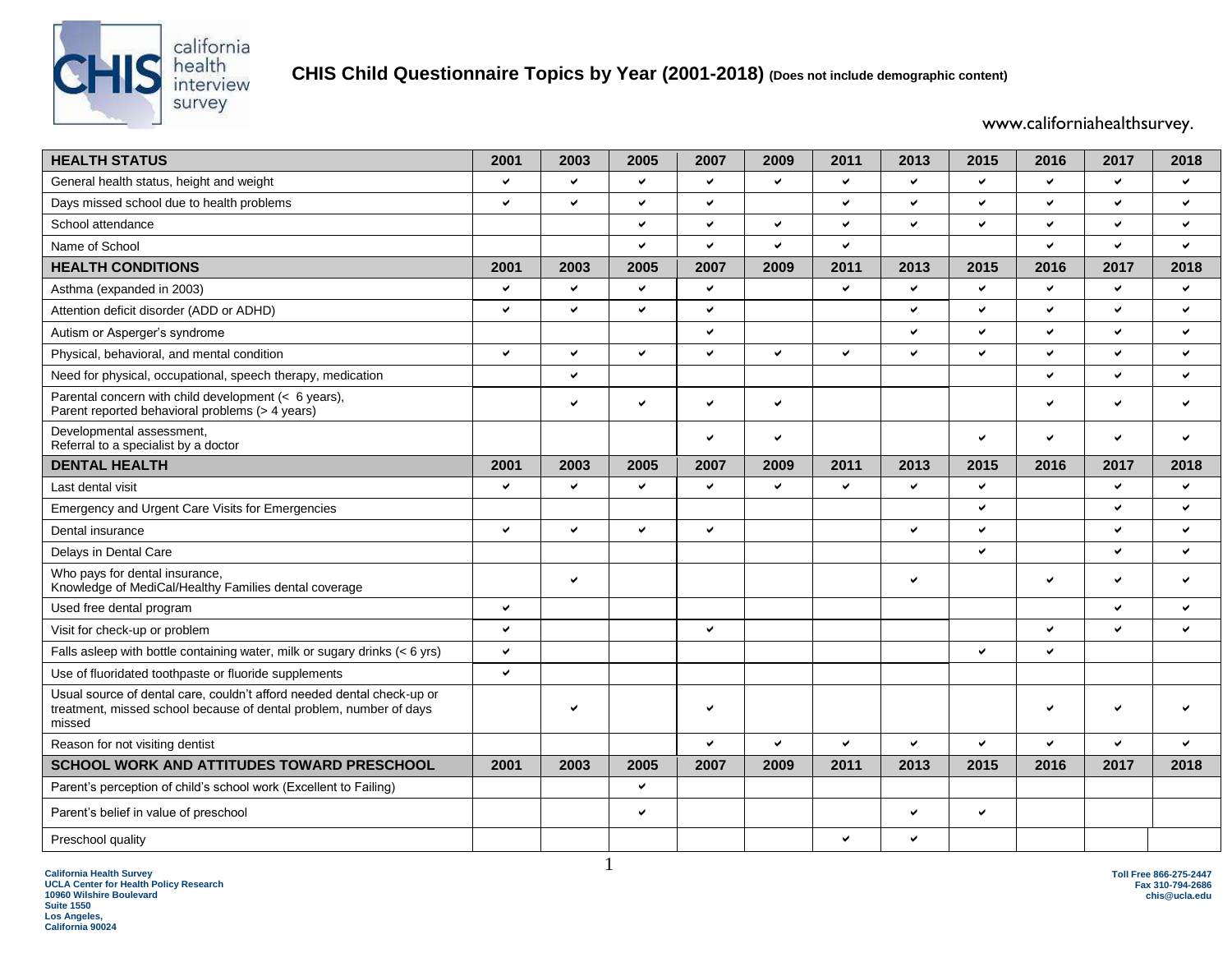| PHYSICAL ACTIVITY AND SEDENTARY BEHAVIOR                                                                                                                                  | 2001 | 2003         | 2005         | 2007         | 2009         | 2011         | 2013         | 2015                     | 2016 | 2017         | 2018         |
|---------------------------------------------------------------------------------------------------------------------------------------------------------------------------|------|--------------|--------------|--------------|--------------|--------------|--------------|--------------------------|------|--------------|--------------|
| Level of physical activity relative to peers                                                                                                                              |      | ✓            |              |              |              |              |              |                          |      |              | ✓            |
| Days past week physically active                                                                                                                                          |      | ✓            |              | $\checkmark$ | $\checkmark$ | $\checkmark$ | ✓            | V                        | ✓    | ✓            | ✔            |
| Walks/bikes/skateboards to and from school; walks from school (2011,<br>2013), bikes/skateboards from school (2011, 2013)                                                 |      |              | v            | $\checkmark$ | ✓            | $\checkmark$ | ✓            | ✓                        | ✓    | ✓            | ✔            |
| Sedentary behavior: hours watches TV/videos, plays on computer                                                                                                            | ✓    |              | V            |              | $\checkmark$ |              | ✓            | V                        | ✓    | ✓            | ✔            |
| <b>INJURIES AND INJURY PREVENTION</b>                                                                                                                                     | 2001 | 2003         | 2005         | 2007         | 2009         | 2011         | 2013         | 2015                     | 2016 | 2017         | 2018         |
| Serious injury past 12 months, cause of injury, where injury occurred, injury<br>accidental or intentional, injury resulted in reduced activity level, bike<br>helmet use | ✓    | ✓            |              |              |              |              |              |                          |      |              |              |
| Infant-toddler home safety precautions                                                                                                                                    |      | $\checkmark$ |              |              |              |              |              |                          |      |              |              |
| Sunscreen use (cancer prevention)                                                                                                                                         | V    |              |              |              |              |              |              |                          |      |              |              |
| <b>HEALTH INSURANCE (Adult)</b>                                                                                                                                           | 2001 | 2003         | 2005         | 2007         | 2009         | 2011         | 2013         | 2015                     | 2016 | 2017         | 2018         |
| Insurance coverage over past 12 months, current coverage, who pays for<br>it, reasons for lack of insurance                                                               | V    | ✓            | $\checkmark$ | $\checkmark$ | ✓            | $\checkmark$ | ✓            | $\checkmark$             | ✓    | ✓            | ✔            |
| Name of health plan, characteristics and assessment of plan                                                                                                               | V    | ✓            | $\checkmark$ | $\checkmark$ | $\checkmark$ | $\checkmark$ | ✓            | $\overline{\phantom{0}}$ | ✓    | $\checkmark$ | $\checkmark$ |
| High deductible health plans                                                                                                                                              |      |              |              | $\checkmark$ | ✓            | $\checkmark$ | ✓            | $\checkmark$             | ✔    | ✓            | $\checkmark$ |
| <b>HEALTHCARE ACCESS &amp; UTILIZATION</b>                                                                                                                                | 2001 | 2003         | 2005         | 2007         | 2009         | 2011         | 2013         | 2015                     | 2016 | 2017         | 2018         |
| Usual source of care, visits to medical doctor, check-up past 12 months<br>(2005), ER visits, reason for ER visit (2001)                                                  | ✓    | ◡            | $\checkmark$ | $\checkmark$ | ✓            | $\checkmark$ | $\checkmark$ | $\checkmark$             | ✓    | ✓            | ✓            |
| Hospitalizations                                                                                                                                                          | ✓    |              |              | ✔            | ✓            | $\checkmark$ |              | V                        | ✓    | ✓            | ✔            |
| Delayed/foregone care, reasons for delayed/foregone care                                                                                                                  | ✓    | ✓            | $\checkmark$ | $\checkmark$ | ✓            | $\checkmark$ | ✓            | $\checkmark$             | ✓    | ✓            | ✓            |
| Visited another country for medical care past 12 months                                                                                                                   | ✓    |              |              |              |              |              |              |                          |      |              |              |
| Communication problem with doctor, help with communication                                                                                                                |      | ✓            | v            | ✔            |              | $\checkmark$ | ✔            | $\checkmark$             | ✓    | ✔            | ✔            |
| Discrimination receiving health care                                                                                                                                      | ✓    |              |              |              |              |              |              |                          |      |              |              |
| Flu shot past 12 months                                                                                                                                                   |      |              | $\checkmark$ | $\checkmark$ | $\checkmark$ | $\checkmark$ | ✓            | $\checkmark$             | ✓    |              |              |
| Child immunization reminders, difficulty getting immunizations                                                                                                            | ✓    | ✓            |              |              |              |              |              |                          |      |              |              |
| HPV vaccine receipt (Adult)                                                                                                                                               |      |              |              |              |              | $\checkmark$ |              |                          |      |              |              |
| Received psychological or emotional counseling past 12 months                                                                                                             |      |              | ✔            | $\checkmark$ | ✓            |              |              |                          |      | ✓            | ✔            |
| Medical Home:<br>Personal doctor<br>$\blacksquare$<br>Patient-centered care<br>Timely appointments (2011)<br>$\overline{a}$<br>Care coordination                          |      |              |              |              |              |              | ◡            | $\checkmark$             | ◡    |              |              |
| Doctor discussed child's nutrition/physical activity                                                                                                                      |      |              |              |              | ✔            | $\checkmark$ |              |                          |      |              |              |
| Internet use for health information                                                                                                                                       |      |              |              |              |              | ✓            | ◡            | $\checkmark$             | ✓    |              |              |